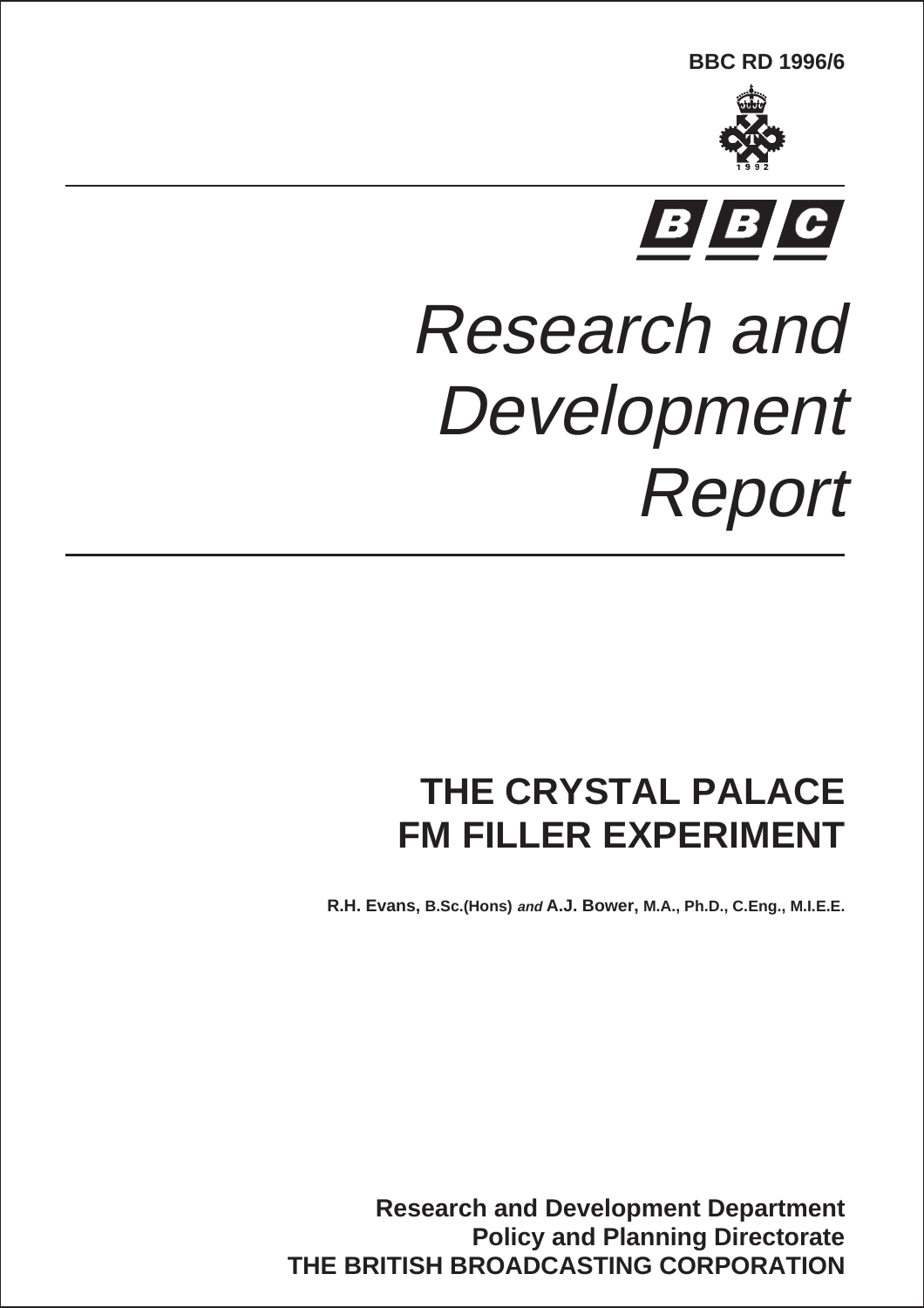### **THE CRYSTAL PALACE FM FILLER EXPERIMENT**

#### **R.H. Evans, B.Sc.(Hons) and A.J. Bower, M.A., Ph.D., C.Eng., M.I.E.E.**

#### **Summary**

*In some areas of London, listeners to BBC Radio National FM services had suffered from poor reception for some time. The problem was particularly severe immediately south of the River Thames where around one million people suffered with unsatisfactory reception on portable and car receivers. This was due to path blocking of the direct signal from the BBC's Wrotham transmitter, located several miles south east of London, and also high levels of multipath propagation. The lack of spare frequencies in Band II meant that the problem could not be solved by using a conventional filler transmitter in the locality.*

*A novel solution was for a synchronised, low power filler transmitter to be set up at the BBC's Crystal Palace site, using a frequency offset of only 304 kHz away from the main Wrotham transmission. For this technique to be successful, the two transmitters need to transmit the same programme feed, the frequency offset needs to be accurate to within a few Hertz, and the timing difference of the two signals at the receiver needs to be minimised to within a few microseconds.*

*It was not known if the introduction of the filler would actually produce a worse service for a few listeners who were, at that time, adequately served by Wrotham, so test transmissions were established for one service only – BBC Radio 4, to allow trials of the technique. Due to the success of the experiment, the Crystal Palace filler has since been extended to all four national FM services.*

Issued under the Authority of

**Research & Development Department Policy & Planning Directorate BRITISH BROADCASTING CORPORATION**

General Manager Research & Development Department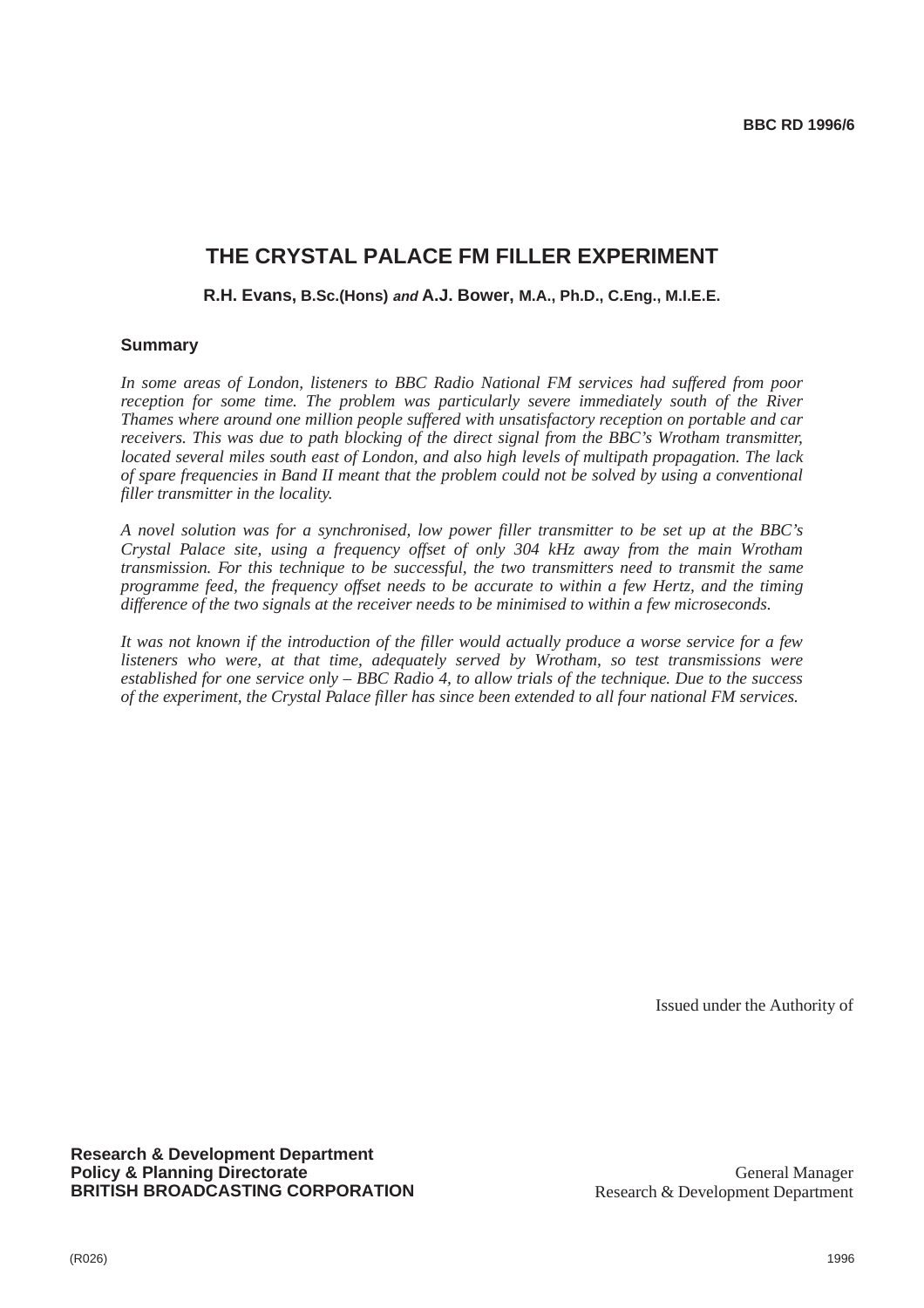British Broadcasting Corporation

No part of this publication may be reproduced, stored in a retrieval system, or transmitted in any form or by any means, electronic, mechanical, photocopying, recording, or otherwise, without prior permission.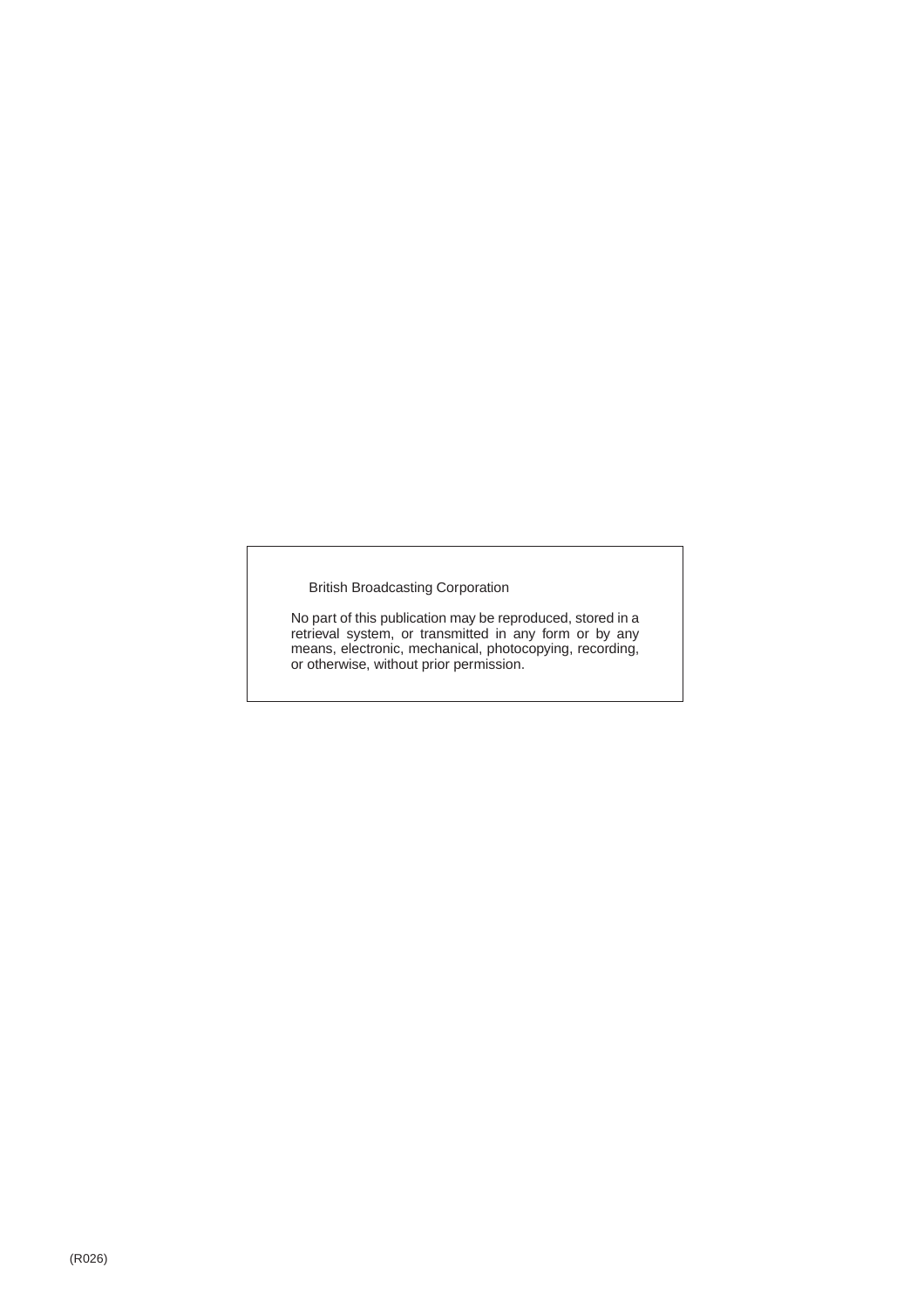# THE CRYSTAL PALACE FM FILLER EXPERIMENT

R.H. Evans, B.Sc.(Hons) and A.J. Bower, M.A., Ph.D., C.Eng., M.I.E.E.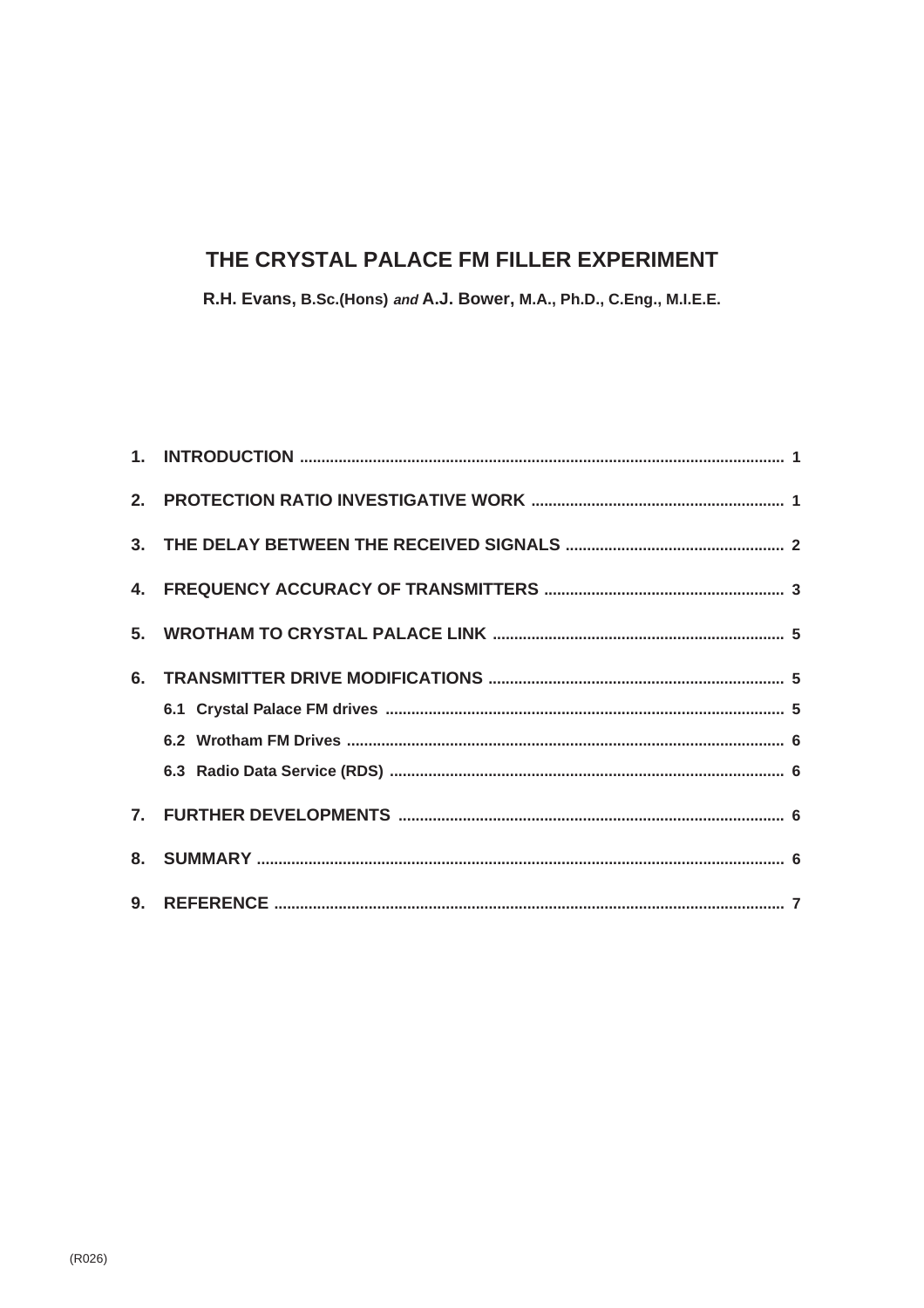## **THE CRYSTAL PALACE FM FILLER EXPERIMENT**

**R.H. Evans, B.Sc.(Hons) and A.J. Bower, M.A. Ph.D., C.Eng., M.I.E.E.**

#### **1. INTRODUCTION**

Poor reception of BBC Network Radio's FM services in parts of London has long been a cause for many complaints, both from listeners and from the BBC's own Network Radio staff. It was claimed that this was an important factor for a declining listener share, with the problem being particularly severe immediately south of the River Thames, where around a million people suffered from unsatisfactory portable and car radio reception; this was due to path blocking of the direct signal from the main transmitter located at Wrotham (see Fig.1), and high levels of multipath propagation. This was confirmed by the BBC R&D Service Planning Section when undertaking site tests of the BBC's national network FM transmitter coverage.

The conventional method of improving reception in such cases is simply to install a filler transmitter operating on an alternative frequency. However, in areas where the signals from both the main transmitter and the filler transmitter overlap, the frequency of the filler would need to be offset by at least 400 kHz. Unfortunately, in the London area no such frequency allocation was available. Though it was recognised that DAB would in the future take over from FM and thereby solve the problem, it was considered that this was not going to be a significant replacement service for many years; therefore, an interim solution was required.

A novel solution was proposed for the installation of a filler transmitter which would use a frequency to be offset by just a few hundred kilohertz from the main Wrotham transmission. Earlier work by Development Department\* had shown that, provided the same programme was being transmitted from both the main and filler transmitters, the delay between the signals would be small; and that if the frequency offset was accurate, then adjacent channel interference protection requirement would be significantly reduced.

It was not known if the introduction of the filler transmitter would actually produce a worse service for a few listeners who were already being adequately served by Wrotham. For this reason, it was decided that test transmissions would be established on one service only (Radio 4) to prove the feasibility of the method, and be subsequently extended to all services if these tests proved successful. In November 1994, tests began with the Radio 4 service being radiated from Crystal Palace at a slightly lower frequency than the main transmission from Wrotham.

#### **2. PROTECTION RATIO INVESTIGATIVE WORK**

Work carried out on protection ratios for typical domestic receivers (towards the end of 1993) showed that for two transmitters carrying the same co-timed, programme feed, good rejection between adjacent



*Fig. 1 - Map showing the location of the two transmitters and the main area of improved reception (hatched).*

Now combined with Research Department as 'BBC Research & Development'.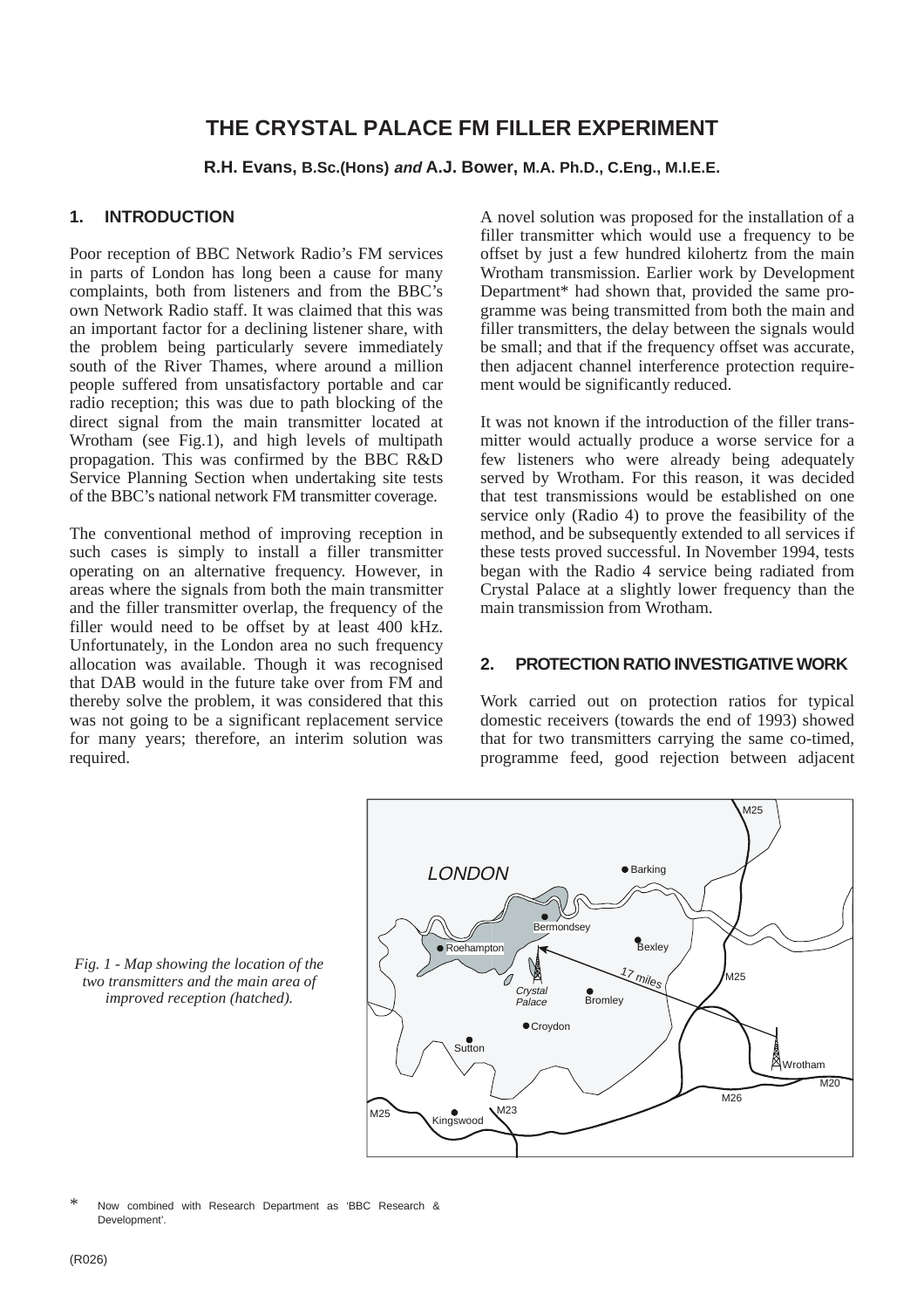channels occurred at around 300 kHz separation.

Further investigations revealed that a considerable improvement in the protection ratio could be obtained at a frequency offset of 304 kHz. The results of the protection ratio measurements are shown in Fig. 2. They are based on a selection of nine domestic stereo receivers, representing typical consumer equipment. The measurements were made with matched modulation on both the wanted and unwanted channels. For the ideal case of 304 kHz offset with no delay, the results vary widely between receivers, from the best at  $-24$  dB to the worst at  $-8$  dB. Fig. 2 shows that an improvement of at least 6 dB is achieved for an interferer at a level of 60 dBµV/m.

The residual interference was found to comprise an audio tone of frequency equal to the difference between the adjacent interferer and an offset of 304 kHz relative to the wanted signal. It is caused by the eighth harmonic of the regenerated 38 kHz switching signal used within the receiver's stereo decoder, and an ensuing lack of suitable filtering. Such an interfering signal from an adjacent channel is converted down to baseband where it becomes audible. Therefore, to eliminate this tone, the two transmitters need to be exactly 304 kHz apart (i.e. exactly eight-times the 38 kHz switching frequency).

Therefore, for the case of the interferer being at a higher frequency than the wanted signal:



*Fig. 2 - Average protection for a range of typical domestic receivers for a inteferer at 60 dB*µ*V/m.*

$$
f_{\text{tone}} = f_{\text{adj}} - f_{\text{wanted}} - 304 \,\text{kHz}
$$

Therefore, if the adjacent interferer is *exactly* 304 kHz, the tone will be 0 Hz, or in practical terms, below the audio passband of the receiver.

Note that the necessity for using this offset technique means that the filler frequency will not conform to the 1984 Geneva plan, and so needs to operate on a noninterference basis.

From Fig. 2, it can also be seen that, for received signals of equal strengths, the delay between the two signals at the receiver has to be reduced to within a few microseconds, so as to maintain the two signals in synchronism. (Excessive delay in one signal path effectively means that the two sources are decorrelated in the receiver.)

In addition, it was necessary to lock the pilot tones of the stereo coders to avoid a very audible 'beat' interference, which was found to be subjectively very annoying.

This work therefore showed three key factors to be considered when planning a real transmitter installation using the offset technique:

- The pilot tones in the two stereo coders must be locked together.
- The 304 kHz frequency offset between the two transmitters must be accurate.
- The delay between signals received from the two transmitters must be small.

#### **3. THE DELAY BETWEEN THE RECEIVED SIGNALS**

In order to co-time the programme audio as far possible, and also to provide a common source for local announcements regarding the start of the new filler service, Wrotham's transmitter input equipment (TIE) programme feed was relayed to Crystal Palace (CP) via a microwave communications SHF video link; a distance of around 17 miles (27 km). Figs. 1 and 3 show the initial arrangement. Note that the problem of locking separate pilot tones of different stereo coders is not an issue here, as both transmitters transmit the same multiplex – originating from a single stereo coder.

For the filler to work effectively, the signals transmitted from Wrotham and Crystal Palace should ideally arrive at the listener's receiver together. Therefore, the propagation delay, from Wrotham directly to the listener's receiver, needs to be approximately equal to the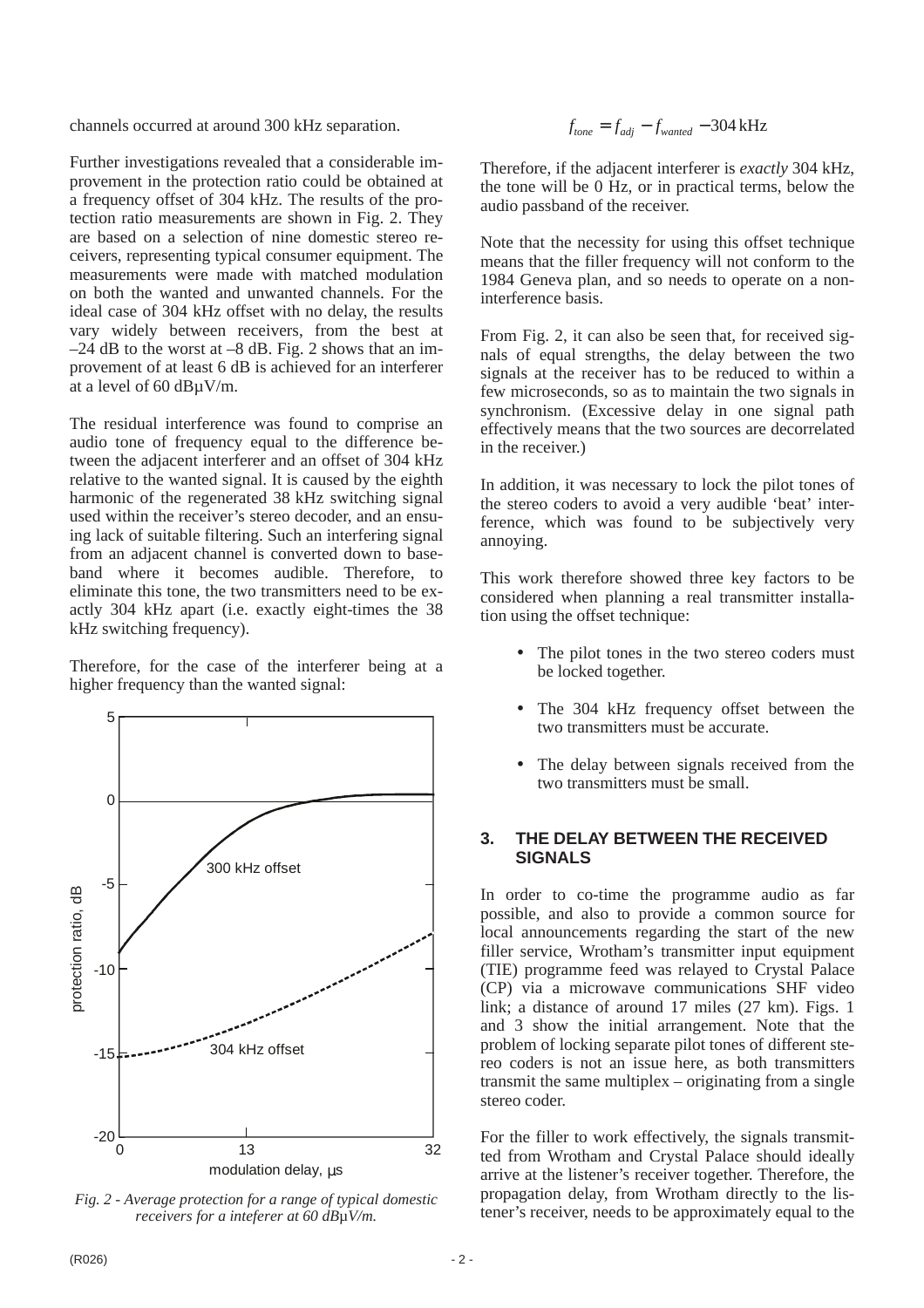

*Fig. 3 - The initial arrangement, using the SHF link. (The compensating delay and 100 kHz LP filters were not eventually required.)*

sum of the delays of the signal paths as it is relayed from Wrotham via the SHF link, to Crystal Palace and then re-radiated at Crystal Palace to reach the listener's receiver.

A common misunderstanding of the delay problem is to believe that there is a need to compensate for the 17 mile propagation delay in the Band II transmission from Wrotham to Crystal Palace. In actual fact, this delay was already compensated for by the equal duration of the propagation delay of the SHF link from Wrotham to Crystal Palace over the same propagation path.

One cause for concern was the unknown delay through the SHF link equipment. For the test transmissions, an SHF link from BBC Television Outside Broadcast Department (Tel. OBs.) was to be used; so the delay of a similar unit was measured in the laboratory at BBC R&D and was found to introduce only around 2  $\mu$ s of delay. As the propagation delay is 3.4 µs per kilometre, the delay introduced by the link equipment was considered to be negligible; so no compensating delay was therefore required in the Band II signal radiated from Wrotham.

Due to the size of the coverage area, it was not possible to produce an exact equalisation of the delay for all locations simultaneously. The goal was to approximately co-time the Crystal Palace transmission with the signal radiated from Wrotham as it passed over the Crystal Palace site.

For the areas where reception was likely to be greatly improved – mainly south of the River Thames, from Roehampton to Bermondsey – it was theoretically possible to match the delays from being approximately co-timed at Roehampton, while gradually increasing to around 20 µs at Bermondsey. In these key areas, the field strength due to the Crystal Palace filler signal was considerably higher than that from the main service originating from Wrotham as can be seen from Map 1 *(overleaf)*).

#### **4. FREQUENCY ACCURACY OF TRANSMITTERS**

The 'beat tone' created by the error in the 304 kHz frequency offset between the two transmitters was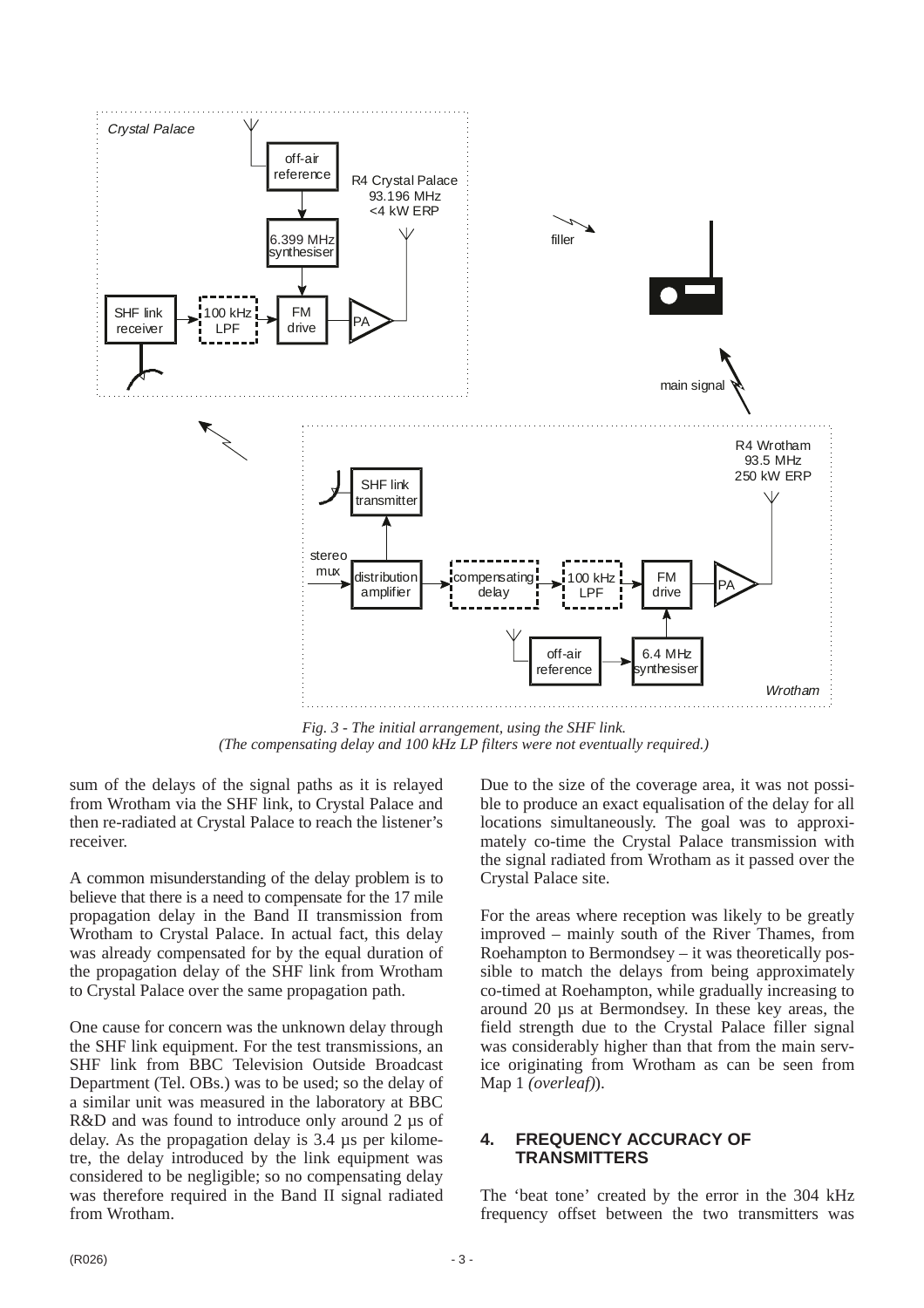

Map 1 Relative signal strengths and delay differences for BBC National FM services, from Crystal Palace and Wrotham





by more than 7 dB



by more than 7 dB

by between 0 and 7 dB

30

Wrotham leads Crystal Palace by  $30 \mu s$ 

Note: Based on predictions of Radio-3 reception, vertically polarised, at 10m above the ground



Licence no. AL 550299 Reproduced from the Ordnance Survey's 1250,000 map of 1990<br>with the permassion of the<br>ler of Her Majesty's Stationery Office, Crown Copyright Reserved\*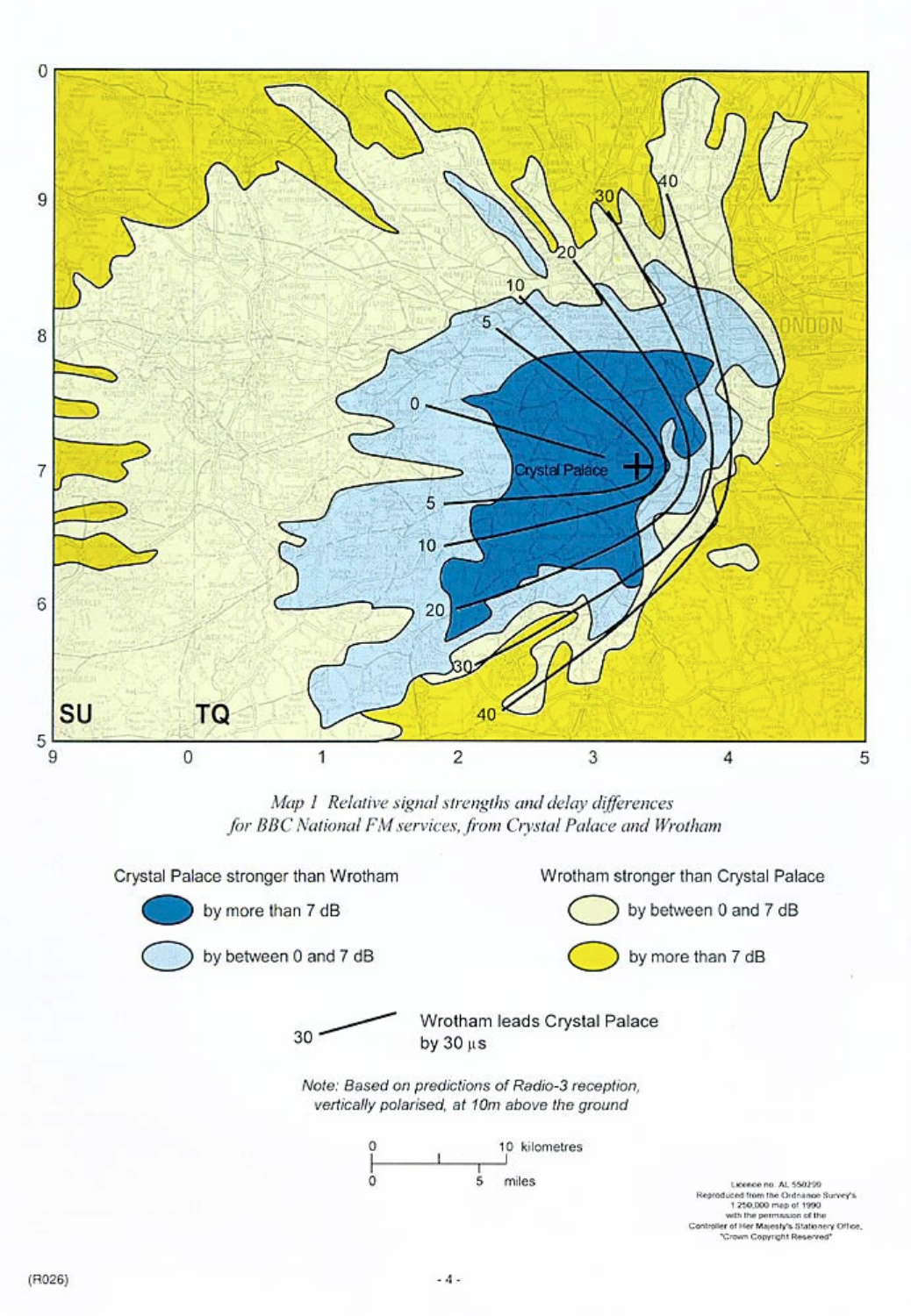required to be kept below the pass band of the receiver's audio channel  $(< 20$  Hz). This meant that the two transmitters needed to have a centre frequency accuracy of better than 10 Hz at Band II (around 100 MHz); that is, better than 0.1 ppm error, even though they are located many miles apart.

In order to achieve this tolerance of frequency matching, off-air frequency-standard equipment was installed at each site to provide a standard 10 MHz reference output (accurate to better than 0.01 ppm), which was then used as a common reference for each of the synthesisers. (The synthesisers provided the appropriate reference signals to the FM drive from which the final VHF frequencies were derived.) By using a common off-air frequency standard (the carrier of the BBC Radio 4 Droitwich long-wave transmitter) at both sites, the transmitters would then track the same reference, even though the short term accuracy of the reference might not have been (and clearly need not have been) perfect.

At Wrotham, considerable redundancy in the FM transmitter equipment provides a contingency for fault conditions, with two separate drives being available to the transmitter. Indeed, the drive changeover unit is switched between drives, often on a daily basis and so it was therefore necessary to provide two synthesisers at Wrotham, each with its own off-air reference.

#### **5. WROTHAM TO CRYSTAL PALACE LINK**

Initially, the link from Wrotham to Crystal Palace was a standard SHF video link. Although rather wasteful in bandwidth (20 MHz available bandwidth to convey a stereo multiplex of only 60 kHz bandwidth), it was a quick and simple solution. However, it was also realised that in the long term, and particularly if all *four* national services were to be provided with filler signals, this would not be practical.

In the event, the SHF link performance was disappointing, achieving a final audio signal-to-noise ratio of approximately 45 dBq0p's, whereas at least 50  $dBq0p^*$  – same as 50  $dB4W$  – would have been expected. Low pass filters had been purchased to assist with the anticipated noise problem but experimentation showed that these made little difference, indicating that the noise was mainly of a low-frequency nature. Another problem that occurred with the SHF link was that it introduced a spurious 8.45 kHz tone at an approximate level of –30 dB relative to the normal programme level.

Though it was argued that these two problems may have reduced the value of the test, the early listener reaction was very positive; but given that the SHF link was only a temporary solution and was soon to be replaced by an off-air link, these problems were accepted as an interim measure.

The SHF link was later replaced by a rebroadcast link (RBL) receiver (as shown in Fig. 4). This was fed from a directional antenna that received the Wrotham Band II signal directly, and was located sufficiently far away from the radiating antenna at Crystal Palace so that no feedback problems were created.

#### **6. TRANSMITTER DRIVE MODIFICATIONS**

#### **6.1 Crystal Palace FM drives**

The drives used in all the BBC's Band II transmitters are generally of similar design. Typically the output frequency is indirectly controlled by a 6.4 MHz reference oscillator. This is divided down by a fixed modulus counter to establish a 25 kHz reference for a phase locked loop (PLL). The other PLL input is derived from the final Band II output divided down by a programmable counter to give another (nominal)  $25$  kHz.

The PLL operating frequency establishes the resolution of the available frequency adjustment. However, the frequency required for the filler transmitter is not an integer multiple of 25 kHz and so a modification was necessary.

This was achieved by first setting the programmable divider to achieve the closest frequency possible, given the 25 kHz spacing, (as would normally be the case when installing a new transmitter) and then feeding an external reference to replace the internal 6.4 MHz.

As an example, for the Radio 4 trials:

| Wrotham output for BBC Radio 4              | $= 93.5 \text{ MHz}$   |
|---------------------------------------------|------------------------|
| CP filler therefore at 93.5 MHz $-$ 304 kHz | $= 93.196 \text{ MHz}$ |
| Nearest channel at a multiple of 25 kHz     | $= 93.2 \text{ MHz}$   |

Therefore the reference will be:

$$
6.4 \text{ MHz} \times \frac{93.196}{93.2} = 6.3997253 \text{ MHz}
$$

In order to achieve the necessary tolerance, a synthesiser with 0.1 Hz resolution was used. This gave a theoretical maximum frequency error of  $\pm 4.7$  Hz at Band II (which would result in a beat tone that should be below the audio bandwidth of a domestic FM receiver and hence inaudible).

Denotes the relative noise signal in a programme circuit as measured **weighted**. Suffix '0' (zero) indicates 0.775V as measured on a **q**uasipeak meter (the 'q' suffix) as specified by BS.468-4; it is therefore **not** an r.m.s. value. Suffix 'p' specifies the type of weighting as 'psophometric' – it uses the Rec. 468 weighting network.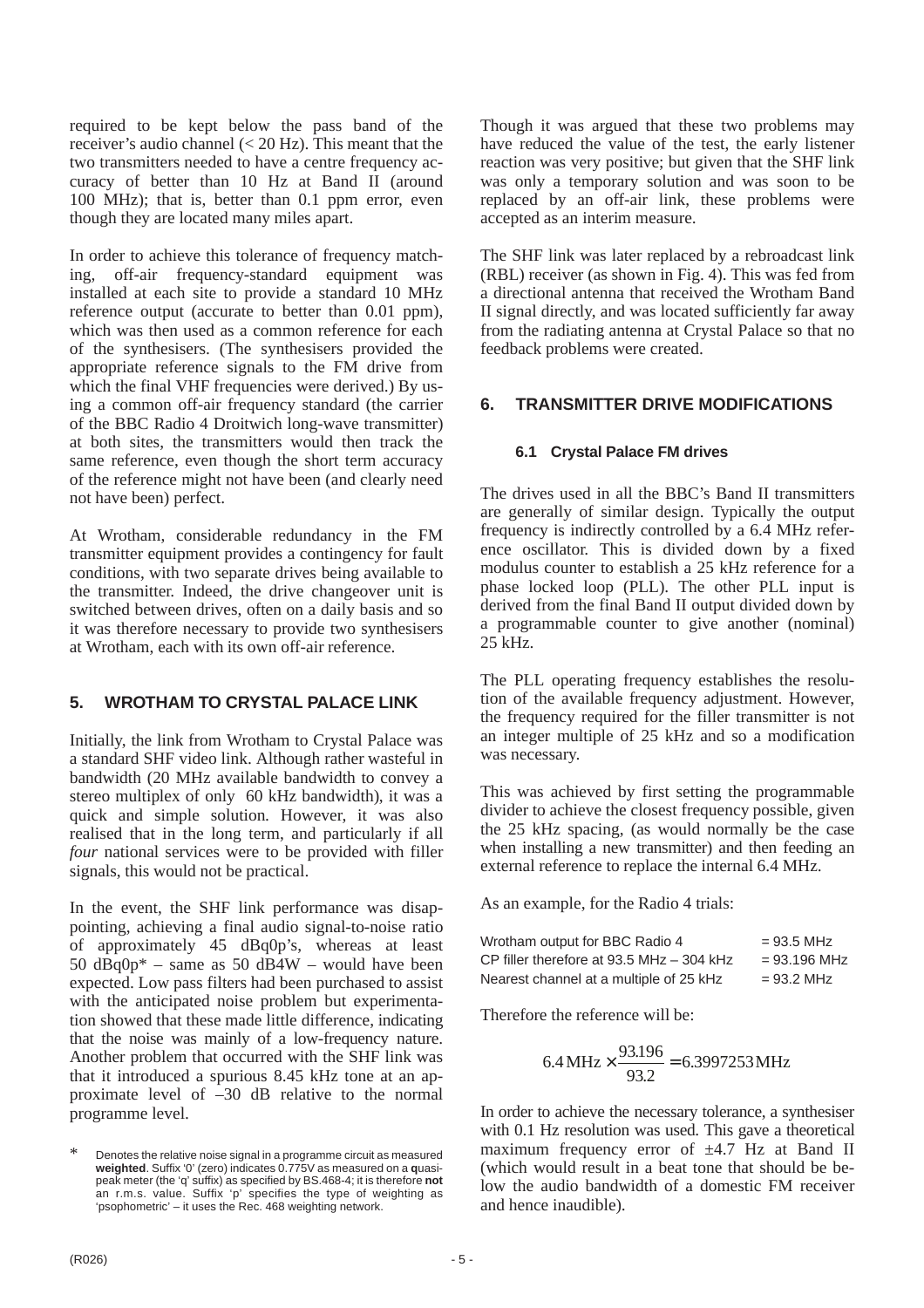

*Fig. 4 - Using a RBL arrangement at Crystal Palace to receive the Radio 4 Wrotham signals directly off-air.*

#### **6.2 Wrotham FM Drives**

Not only did the new Crystal Palace drive unit require a modification, but the Wrotham drives also required upgrading to achieve a similar performance. The original 6.4 MHz reference in the drive units employed a temperature-compensated crystal oscillator (TCXO) and had been perfectly adequate for 'normal' use; but in order to achieve the required accuracy of the frequency offset at Crystal Palace, it was necessary to ensure that the Wrotham drive was equally stable. For this reason, two further synthesisers were installed at Wrotham to externally reference the A and B drives there. These needed to be 6.4000000 MHz; again, to an accuracy within 0.1 Hz. Although the Wrotham synthesisers did not need to be capable of high resolution, they did require the absolute accuracy; hence, off-air frequency standards were again used.

#### **6.3 Radio Data Service (RDS)**

New RDS ROMs were installed at Wrotham so that mobile listeners in cars (one of the main reasons for undertaking the filler project) could automatically

benefit from the new FM filler service.

#### **7. FURTHER DEVELOPMENTS**

The Radio 4 filler proved very successful, and so the 304 kHz offset technique has since been applied to the other national network FM services from Crystal Palace/Wrotham. (A commercial company was contracted to assist in the completion of this work.)

At first, each drive at Crystal Palace and Wrotham was referenced to a frequency synthesiser, but these were later replaced by a separate high-accuracy oscillator with oven-controlled temperature regulation (for each drive in the A and B chains at the Wrotham site). This has subsequently ensured that an accurate offset has been maintained between Wrotham and Crystal Palace and that the equipment continues to have a degree of fault tolerance.

#### **8. SUMMARY**

The initial Crystal Palace FM filler experiment involv-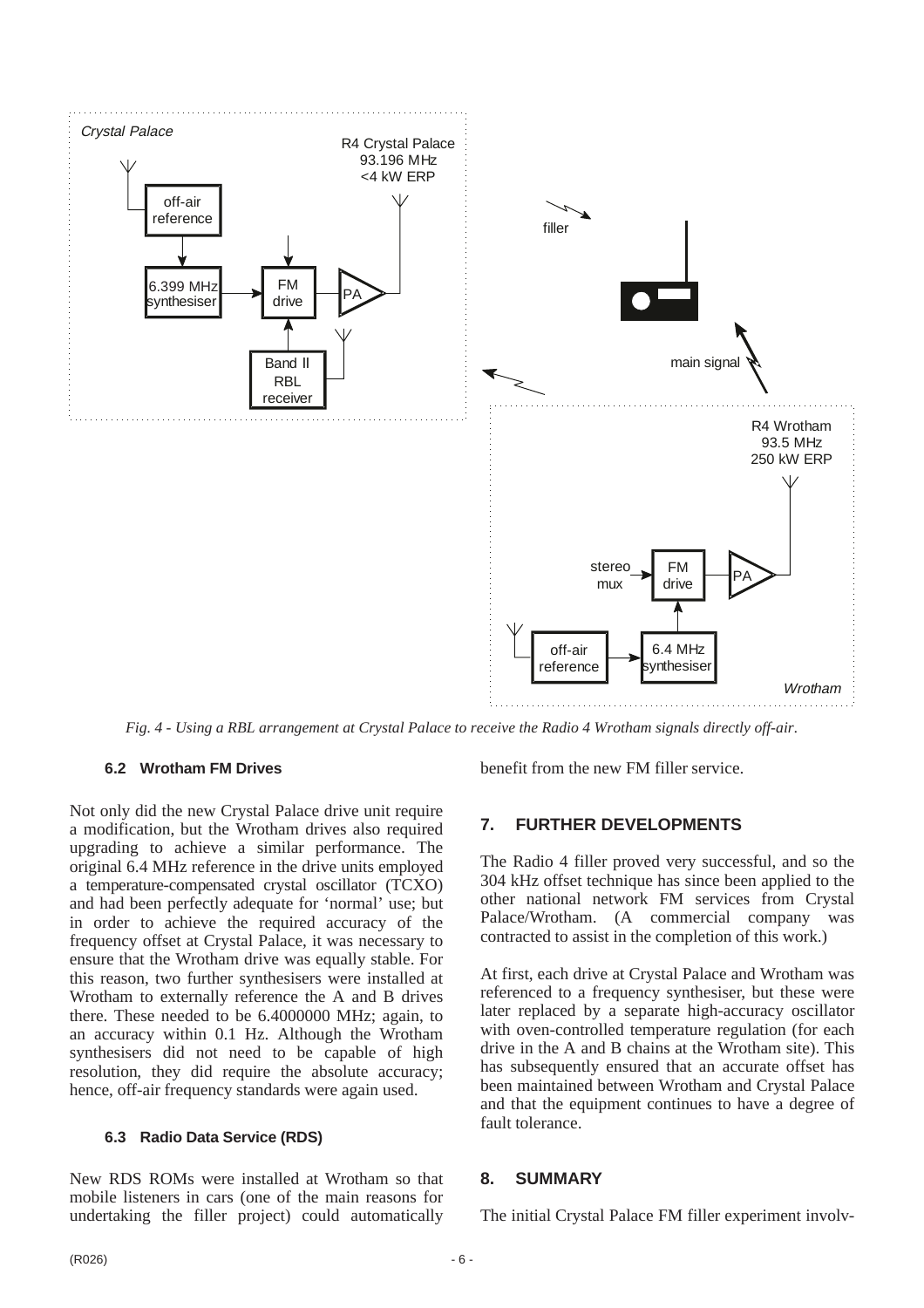ing the rebroadcast of Radio 4 at a frequency offset of 304 kHz from the main transmitter (at Wrotham) was successful. The benefits of improved reception of National Network FM Radio Services in certain areas of London that had previously encountered poor reception, was appreciated by the listening public. Some of the problems anticipated (for example, compensating delays) did not emerge; other problems, such as transmitter frequency stability, were readily solved.

In March 1995, all four BBC national network FM radio services began rebroadcasting from the Crystal Palace site at frequencies 304 kHz below their Wrotham counterparts; the operation has been highly successful and the filler now forms part of the operational network.

#### **9. REFERENCE**

1. LEWIS, R., 1980. TM4L/5 VHF Transmitter Drive Equipment. Design & Equipment Department Handbook No. 5.153(80).